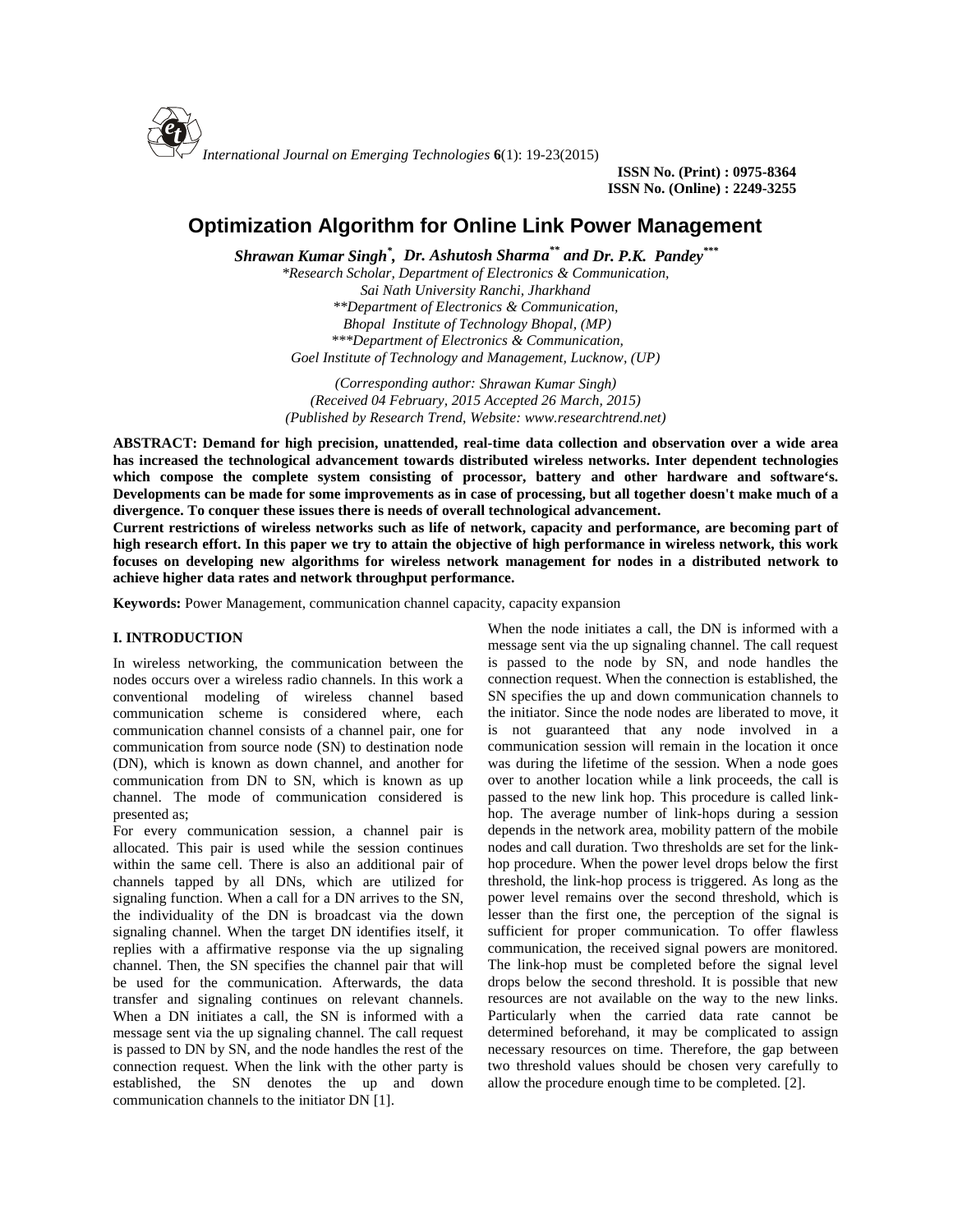When the scopes of the wireless networks are extended to include also multicasting, different considerations are essential. Buffering is also deployed in cases of multicasting data to many mobile nodes over assorted data rates. The synchronization of data during link-hops is an exigent setback. If a large area is to be included in the wireless communication system, then there are a few potential to handle this.

The first prospect is to have a single big transceiver antenna. This case is analogous to the radio transmitters that service a large area. This antenna with its proper equipment is called link Station (LS). On the other hand, if multiple users of the system want to use it, there should be sufficient channels available for each connection. If not, the users should wait until the channels become vacant. If few links are present in a certain area, then there should be sufficient number of channels accessible in order to keep the refusal probability at a rational level, which is infeasible most of the time.

### **II. LITERATURE REVIEW**

Junfeng Xiao *et al.* [3] discuss the technical solutions to expand LTE spectrum with CR technology, and survey the progress in LTE-CR from both research and implementation aspects. They present detailed key technologies that enable LTE-CR in the TV white space (TVWS), and related standards and regulation progresses. To show the possibility of deploying LTE spectrum with CR technology in TVWS, they conducted extensive system-level simulations and also developed a LTE spectrum with CR technology prototype.

Richard N. Clarke [4] described the capabilities of 4G LTE wireless technologies, and further improvement of it, to boost network capacity. The capacity expansion capability of LTE-Advanced along with traditional spectrum reuse are quantified, and are contrasted to forecasts of future requirements to evaluate the capability of U.S. networks to match this future demand. They find that without significantly increased allocations of spectrum, wireless capacity extension will be entirely insufficient to accommodate expected demand growth.

Linhan Feng *et. al.* [5] researched on the performance of channel allocation method in IEEE 802.11s WMN. The property of the traditional fixed assignment algorithm and the mesh interference model are discussed. Then an enhanced channel allocation method based on these will be introduced and implemented.

Henna [6] proposed two cross layer broadcasting protocols called CASBA and CMAB which dynamically adapt to network conditions of congestion and mobility. She also proposed a broadcasting protocol called DASBA which dynamically adapts to local node density. CASBA, CMAB, and DASBA improve the reachability while minimizing the broadcast cost.

## **III. INTERVENTION SYSTEM MODEL**

In a wireless network profound data transfer results in interference obtained due to co-channel link communication.

Due to multiple requesting at one time there is a heavy packet collision and channel blockage, this effect results in reduction in throughput for the communication system. The upshot of MAI (multiple access interference) in wireless network could be observed as;

For a packet at node i received with the average received power of the needed signal  $P^{(i)}$ , at the i<sup>th</sup> node. Presume that there are K interfering transmissions with received powers  $P_j$ ,  $j = 1, \ldots, K$ . The worth of the anticipated reception is effectively measured by the effective bit energy-to- noise spectral density ratio at the detector, denoted by  $\mu(i)$ . For an asynchronous direct sequence BPSK(binary phase shift keying) system, μ(i) is given by:

$$
\mu^{(T)} \underline{\Delta} \left( \frac{2 \sum_{j=1}^{k} P_j}{3 \, wp \, \binom{(I)}{0}} + \frac{1}{\mu_0} \right)^{-1}
$$

Where W is the processing gain and  $\mu$ 0 is the Eb/N0 eff detector in the absence of interference. As the interfering power increases,  $\mu^{(i)}$  decreases, and the bit error probability increases. For example, in a multi-access system that uses BPSK modulation and a convolutional code with rate 1/2, constraint length 7, and soft decision Viterbi decoding. Let  $W = 100$ . To achieve a bit error probability of 10−6, the required Eb/N0eff is 5.0 dB. Ignoring the thermal noise and using above equation, the whole intervention power must satisfy:

$$
\frac{\sum_{j=1}^{K} P_{j}}{p_{0}^{(i)}} \leq 47 .43
$$

it is easy to demonstrate that to convince the required bit Transmitters are, in general, situated at diverse distances from the receiver. Suppose that the transmission powers are fixed and equal. Consider the case of one interferer  $(K = 1)$  at distance d1 from the receiver. Let XC d<sub>0</sub> be the distance between the receiver and the anticipated transmitter. Using the two-ray promulgation model for terrestrial communications (power loss 1/d4), error rate, we must have d1 0.38d0. So if there is only one interferer that is at distance less than 0.38 d0 from the receiver, trustworthy communication will not be possible (i.e., a secondary collision will occur). The above illustration shows that the near-far problem can severely affect packet reception, and subsequently, network throughput. A better-quality measure of network throughput is given by the expected forward progress (EFP) per transmission, named as the product of the local throughput of a node and the distance between the transmitter and the receiver.

In an interference-limited wireless system, the uplink cell capacity is basically limited by the total received uplink power at the node due to the transmit power limitation of user nodes.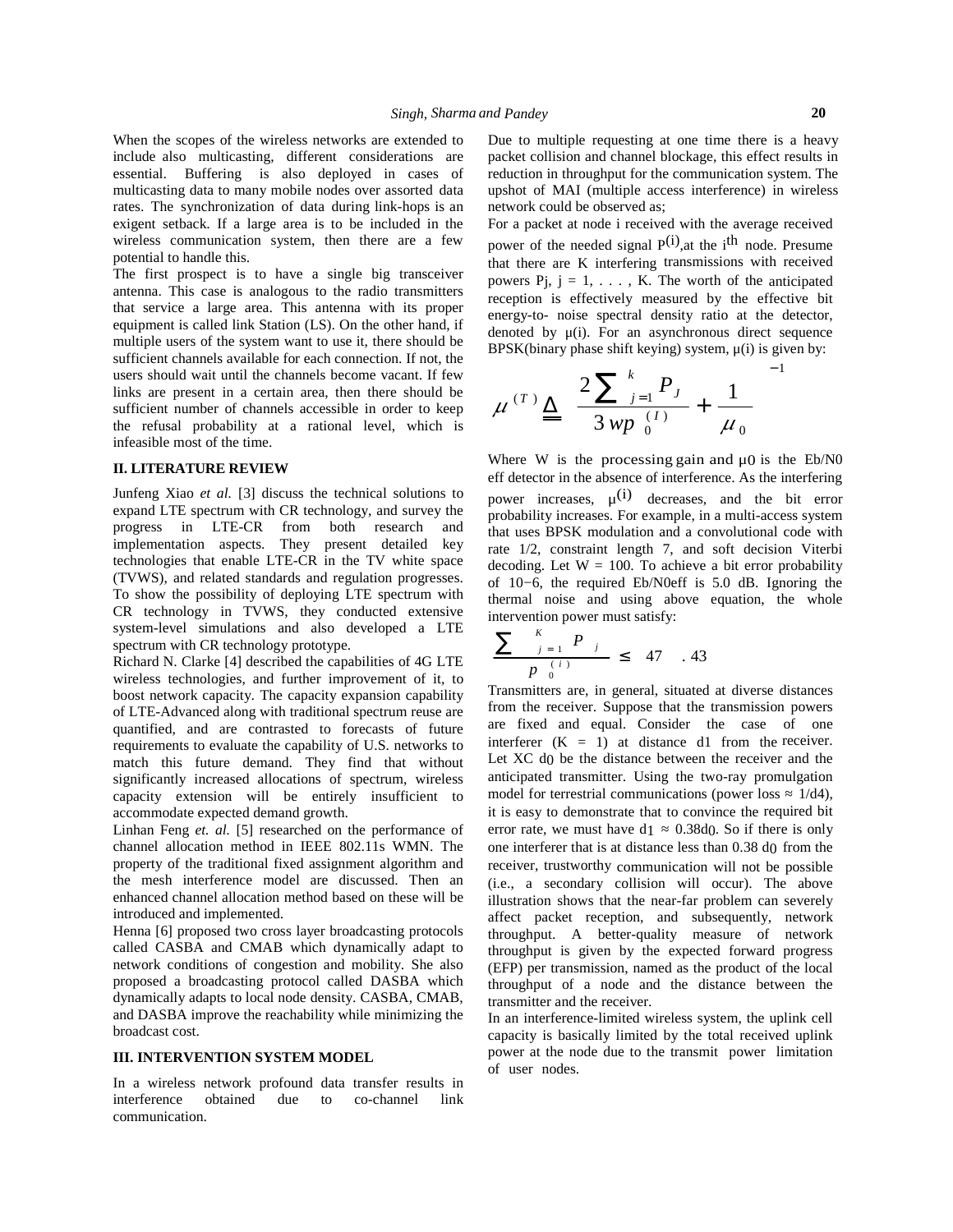In decentralized scheduling, each node assigns radio resources to its users on a priority basis until the estimated power level reaches a pre-defined target.

In decentralized networks, the scheduling algorithms have an intrinsic deficiency, due to their weakness to interlink interference, which has not been addressed yet. In other words, considerable proportion of power at the node is made up from multiple accesses interlink interference which the source node has little knowledge about or control upon. This in turn may direct the system to interference outage and reduced resource utilization.

Particularly when interfering cells have similar traffic load variations, inadequate (interlink) interference management strategy in highly loaded systems is an inherent problem of decentralized scheduling, regardless of the algorithm being used. Several interference mitigation techniques such as Multi User Discovery (MUD), Intervention cancellation (IC), antenna beam forming, and their combinations have been presented and proved to be effective in mitigating interference to some extent and thereby increase system capacity. However, in a highly burdened system, the difficulty of interlink interference remains an significant issue. From the scheduling viewpoint, although interlink interference problem is more severe in decentralized scheduling, it is also present in centralized scheduling due to the fact that the interlink interference impact of a scheduled user is not known and therefore has not been considered by the central scheduler. Since the number of channels are scarce most of the time and the number of users willing to use the system cannot be predetermined simply, it is necessary to reuse the limited number of channels in the system. If the nodes are placed far enough from each other such that the interference level is below a definite level, both communication sessions can carry on over the same channel concurrently. In wireless network, the power level of the received signal can be expressed as [8]:

$$
P_r = P_0 \left( \frac{d}{d_0} \right)^{-n}
$$
 ALGORITHM  
This algorithm m  
bond and power

The term  $P_r$  is the power level received at a distance of d from the antenna, P0 is the measured power level at a distance of d0 and the n is the path loss exponent, which is in the order of two to four in the urban environments. If the complete set of obtainable channels will be used in each cell, then the received power level at an equal distance from both nodes will be equal if they work at the same power level. In any other location, one of the stations will be governing. So in the near vicinity of the cell boundaries, there exist locations where none of the nodes will be dominant. Hence, communication will not be achievable. In order suitable communication to persist, the signal level from the node serving the calls in the cell should be so large that another node using the same channels should be almost imperceptible.

It is enough to consider only the nearest neighbouring nodes that use the same channels because the signal

power level received from other nodes will be at most 4<sup>-n</sup> times that of the next such node according.

For a clustered nodes communicating simultaneously, the cluster size can be calculated as follows:

 $N=i^2+i j+i^2$ i.j  $\epsilon Z^+$ 

The co-channel reuse factor Qf is the ratio of the distance D between the node centres that use the same frequency set to the larger radius R of the communication range. Qf and N are related to each other with the following formula.

$$
Qf = \frac{D}{R} = \sqrt{3N}
$$

The signal to interference ratio S/I is the measure of requested signal to co-channel interference ratio. Furthermore, if there are i0 immediate neighbours using the same co-channel set, S/I can be estimated as:

$$
\frac{S}{I} = \frac{\left(D \diagup R\right)^n}{I_0} = \frac{\left(\sqrt{3 N}\right)^n}{I_0}
$$

If the value of Qf is small, the system capacity increases since the value of N is also small and the channels can more frequently be used over a given area. On the other hand, if the value of Qf is large, this leads to better transmission quality since the S/I ratio increases. At the same time system capacity decreases. The choice of N depends on the quality of the transceivers used and the terrestrial factors. During communication each packet is processed with the power limit and the total offered link power is recorded in each node. For establishing a link the created link monitoring table is used and its value is used for comparison with a referenced "Lpth" threshold used for communication.

#### *n*  $-\frac{n}{2}$  **ALGORITHM IV. ONLINE LINKAGE POWER MANAGEMENT**

 $r = P_0 \left( \frac{d}{d_0} \right)$  This algorithm moves each node to keep a trace of the head of the head and approximate convention the limit of bond and power currents compared with the limit of threshold to create a signal or a statute before the storage block to avoid the connection of dead end.The algorithm is described as follows,

- For a network of the data disseminated by chance,
- Straight links of lucky find under the connection of range of constriction.
- Making a monitoring of table of connection (LMT) for the statute of power of node declared through bonds, launching of all the bonds with energy as zero.
- At the source,
- Compare the current with Lpth LP, if <Lpth of LP, allow the process of transmission.
- Construct of a packet before the request is subjected; update the appropriate power of bond by LP.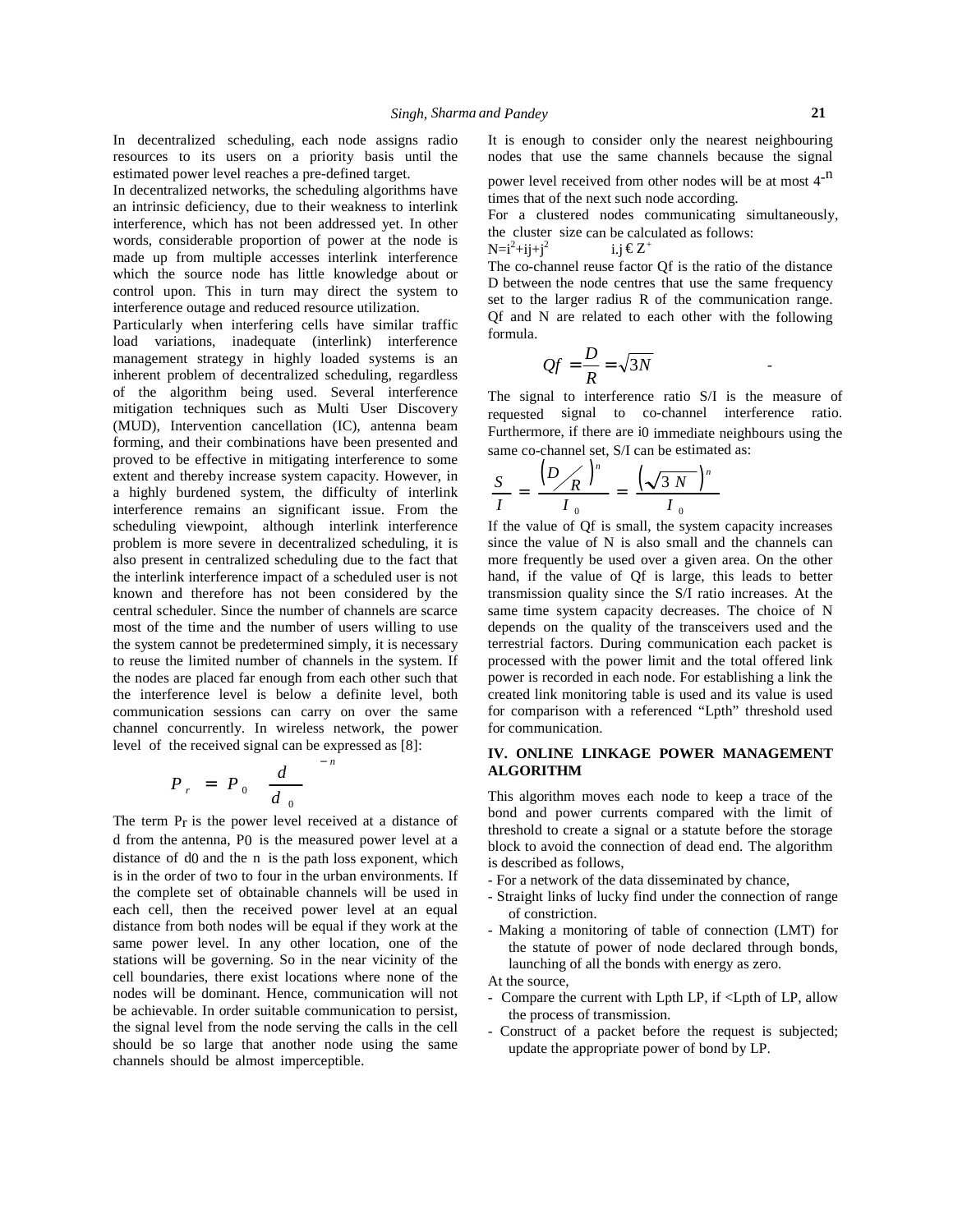- -Where LP is about the cost determined close (K \* central processing unit \* D), where K is the number of simultaneous connections, central processing unit is the unit of power of uplink and D is the binary debit required.
- access of LMT.
- Revise the LP entry subsequent in the connection of<br>
access of LMT.<br>
 Transmit the packets with the channel of emission with<br>
the fuel rating.<br>
At the sink,<br>
F the space is taken to limit the significance of the - Transmit the packets with the channel of emission with the fuel rating.

At the sink,

- If the power is taken to limit the significance of the transmission.
- Take the packet and revise the bond in the expenses of entry of sink based on the flow and the connection of essential power.
- If Lpth of LP the node of recipient, to recognize the source.
- Other, waiting a connection with the communication and LP once realized passes to 0 that Lpth recognize the similar thing.

This algorithm is located at each node and is based on the operating process that carries out the operation. By the inclusion of this algorithm excessive data blockage is avoided. This drives the channel with the reduction of the congestion and the collision of the packets. Because each node keeps the non-desired transmission or power of reception of distribution LMT can be avoided, because the motive fluid remotely is supervised and allowed for the transmission. This algorithm thus reduces the loss of non-desired power, which was observed in the conventional system due to require repeated.

The flow chart of method is organized in three modules. They are:

- Pre-processing module
- Initialize and update module
- Receive and block module
- Final module (combination of three modules)

### **V. EXPERIMENTAL EVALUATION**

Network simulation is designed to create the nodes randomly distributed in the network. Two standard arrangements of routing explicitly DSR and AODV are employed for the construction and the communication of routes. Two arrangements to detect the communication of routing leads the transmissions network created based above protocol of the routing source.

For the developed demand routing protocol and source routing, the gap shrinks as the transmit power increases. However, this gap is much wider for source routing at low transmit power. Thus, most important observation is that the performance of source routing can depend strongly on the physical layer model.



**Fig. 1.** Transmitted power over packet delivery ratio for the routing schemes developed.

## **VI. CONCLUSION**

Wireless data traffic is growing extraordinarily, with new wireless devices such as smart phones and bandwidth demanding wireless applications such as video streaming becoming increasingly popular and widely adopted. Correspondingly, we have also witnessed the phenomenal wireless technology evolutions to support higher system capacities from generation to generation.

In this work, the effect of various modeling for the physical layer performance for a distributed wireless network is developed. The proposed algorithms were evaluated with conventional approaches using analytical tool for model simulations. Differences between the scenarios suggested by the conventional pattern and metrics used to evaluate the performance of wireless network routing protocols is evaluated. Figure 7.4, illustrate that for CST= -84 dBm, the packet delivery ratios for reference and proposed are very similar with transmit power Pt higher than 16 dBm. When the transmit power is lower than 16 dBm, the proposed method outperforms the conventional method in terms of packet delivery ratio. Nevertheless at any transmit power, the usual system shows appreciably lower routing load than the proposed method. This is due to the conventional method aggressive use of route caching. The conventional method is likely to find a route in the cache and avoid using route discovery every time a link is broken. In previous approaches, it was found that 55 percent of the route replies were from the route caches and even though 41 percent of the route replies were based on cached data contained broken routes, the the conventional method route maintenance was able to deliver good performance.